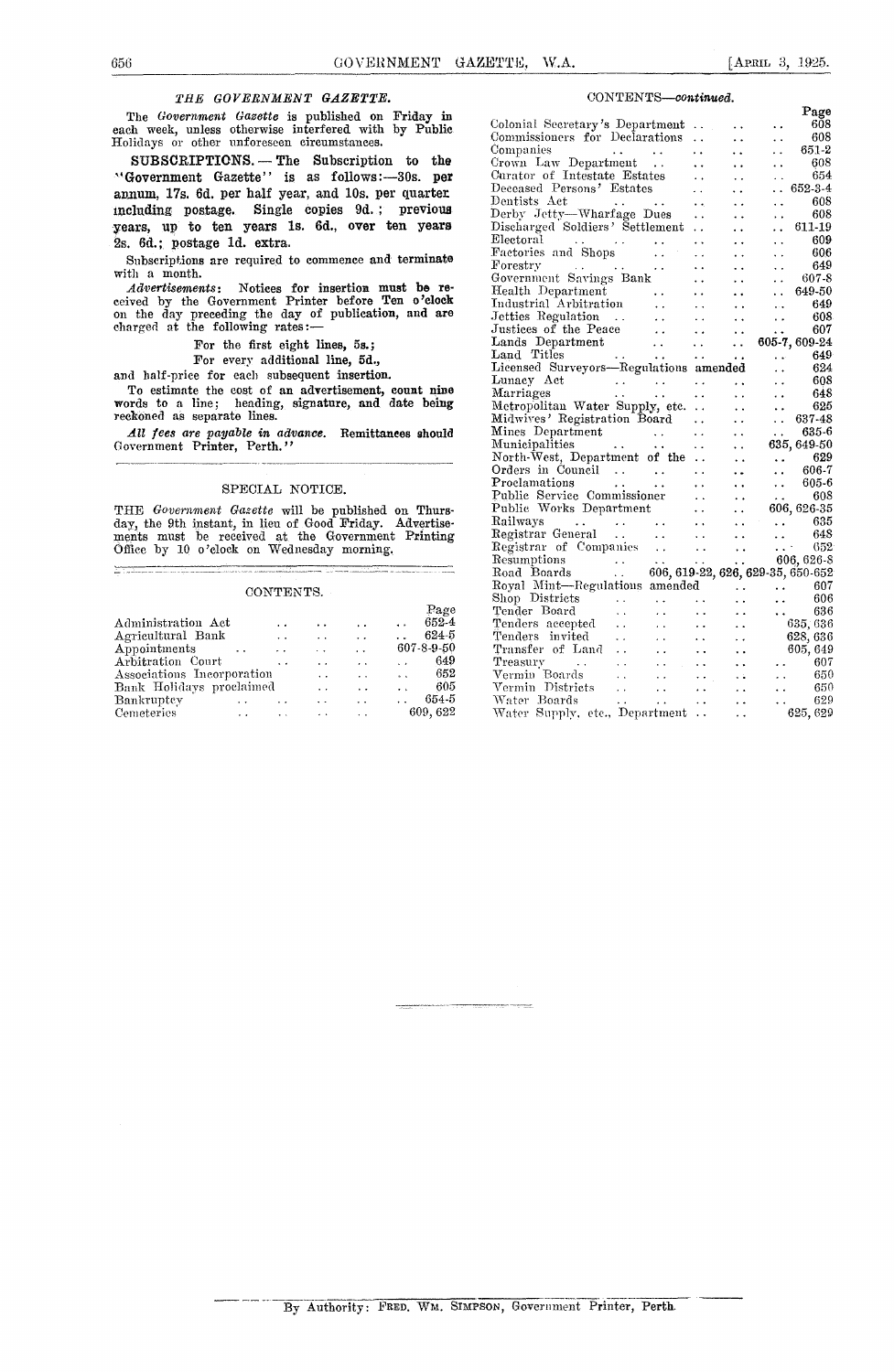

# Government Gazette

## PERTH, FRIDAY, 3 APRIL 1925 No. 15

© STATE OF WESTERN AUSTRALIA

### **CONTENTS**

Administration Act Agricultural Bank Appointments Arbitration Court Associations Incorporation Bank Holidays proclaimed Bankruptcy Cemeteries Colonial Secretary's Department Commissioners for Declarations Companies Crown Law Department Curator of Intestate Estates Deceased Persons' Estates Dentists Act Derby Jetty—Wharfage Dues Discharged Soldiers' Settlement Electoral Factories and Shops Forestry Government Savings Bank Health Department Industrial Arbitration Jetties Regulation Justices of the Peace Lands Department Land Titles Licensed Surveyors—Regulations amended Lunacy Act Marriages Metropolitan Water Supply, etc. Midwives' Registration Board Mines Department Municipalities North-West, Department of the Orders in Council Proclamations Public Service Commissioner Public Works Department Railways Registrar General